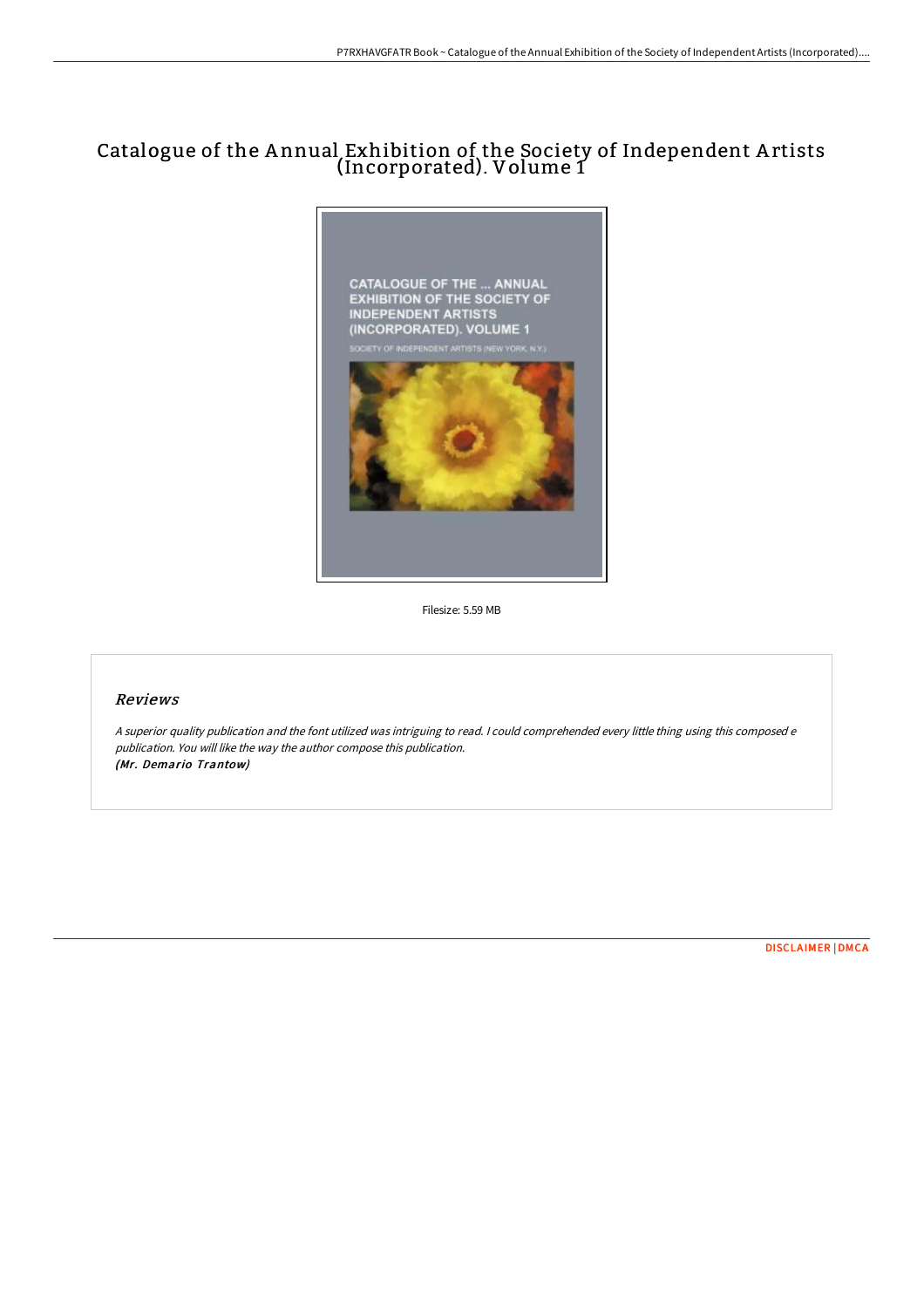## CATALOGUE OF THE ANNUAL EXHIBITION OF THE SOCIETY OF INDEPENDENT ARTISTS (INCORPORATED). VOLUME 1



Rarebooksclub.com, United States, 2012. Paperback. Book Condition: New. 246 x 189 mm. Language: English . Brand New Book \*\*\*\*\* Print on Demand \*\*\*\*\*.This historic book may have numerous typos and missing text. Purchasers can download a free scanned copy of the original book (without typos) from the publisher. Not indexed. Not illustrated. 1917 Excerpt: .M. 107. Anne Ives, Actress 108. City Bred Wolker, Mark 109. Brooklyn Bridge 110. Still Life Wood, Beatrice 111. Un peu d eau dans du Savon 112. Nuit Blanche Wood, Margaret 113. Portrait Wood, Virginia Hargraves 114. Scott Cameton, Esq. 115. Monday in Holland Woodroffe, Eleanor 116. A Dancer 117. Nude Back Woodward, Dewing 118. Harvest Home Woolf, S. J. 119. Castles in Spain Worsham, Janet 120. Varsenic 121. Portrait Wright, Alice Morgan 122. Prize Fight 123. Wind Figure Wright, F. Harriman 124. Modern Greek Dancing Girl 125. Erl King Wright, G. 126. April 127. End of the Day Wright, Grace Latimer 128. The Tree 129. Edith, T. Zoracn, Marguerite Wright, J. Dunbar 1. Maternity 130. Silvery Light 2-Adam and Eve 131. The Stream Zorach, William Wright, S. Macdonald 3 Man and Child 132. Still Life 4. The Wave 133. Synchromy in Yellow and Green Yarrow, William H. K. 1. Reclining Nude 2. Self Portrait Yates, J. 3. Renaissance Head 4. Ox-eye Daisy Sundial Young, Arthur 5. Flowers 6. Portrait Young, Helen 7. Still Life 8. Still Life Young, Rose 9. Aross the Creek 10. The James P. Forker Supplementary List The following names were received too late to be catalogued in regular order. Abbott, Francis R. Wharves on the Schuylkill River The Green Feather Amick, Robert A Mountain Road Rain Clouds Caliga, I. H. La Cigerelle Campbell, Harry Spirit of the Waves The Veil Chatterton, Clarence K. Newburgh Along the Hudson Cory, Kate T. Hermit...

Read Catalogue of the Annual Exhibition of the Society of Independent Artists [\(Incorporated\).](http://bookera.tech/catalogue-of-the-annual-exhibition-of-the-societ.html) Volume 1 Online Ð Download PDF Catalogue of the Annual Exhibition of the Society of Independent Artists [\(Incorporated\).](http://bookera.tech/catalogue-of-the-annual-exhibition-of-the-societ.html) Volume 1